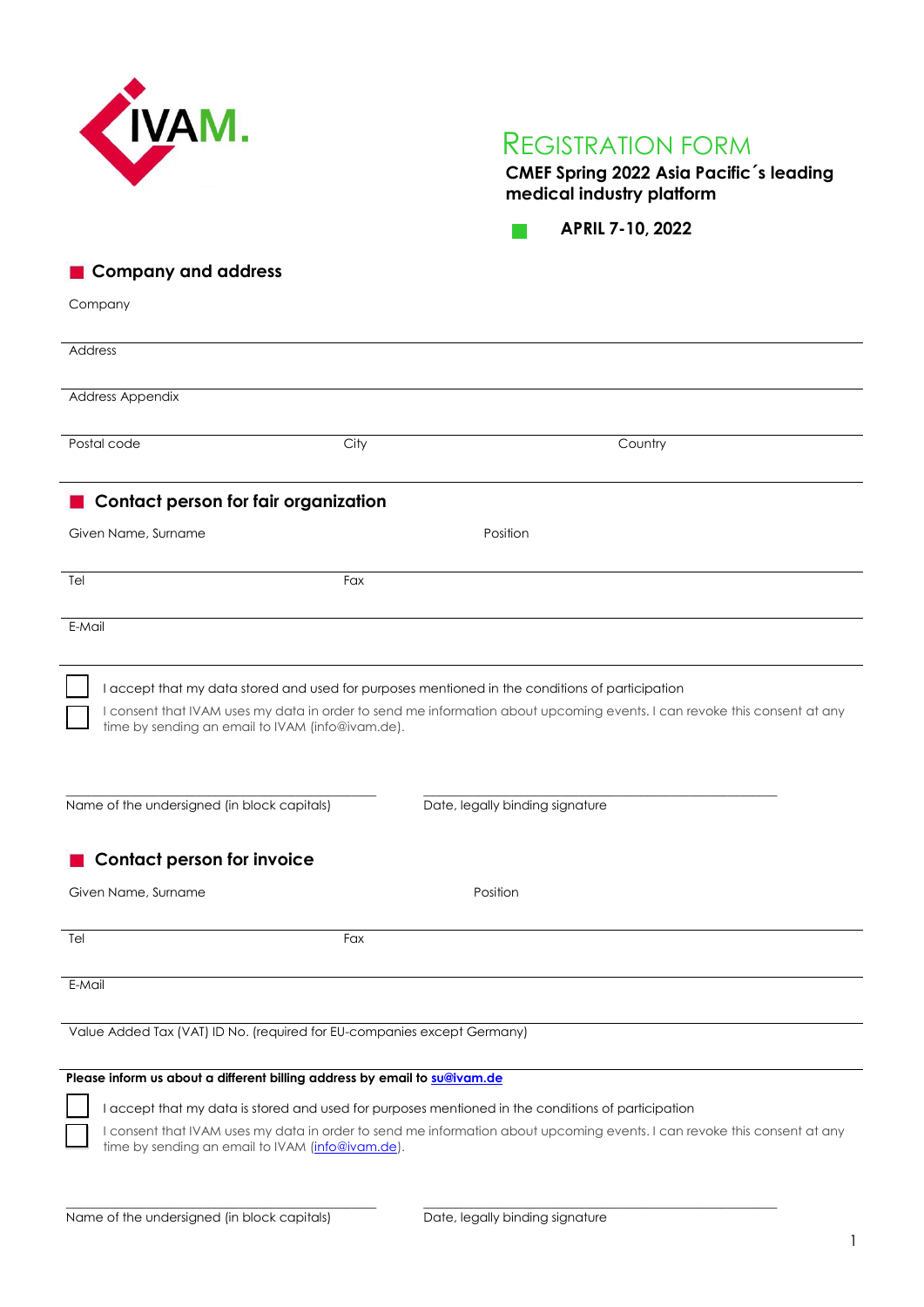

**CMEF Spring 2022 Asia Pacific´s leading medical industry platform**

**APRIL 7-10, 2022 COL** 

 $\vee$  We would like to participate in the CMEF Spring 2022, April 7-10, 2022.

# **The IVAM Service Package includes the following services:**

- excellent position with good visibility between the component hall and the international hall
- standard booth furniture
- assembly and disassembly
- trade fair organization and on-site support
- PR and marketing activities before, during and after the fair
- presentation slot at the IVAM presentation platform
- networking activities
- catering
- general interpreter support at the IVAM joint booth

Further furniture and services need to be ordered additionally and will be charged extra.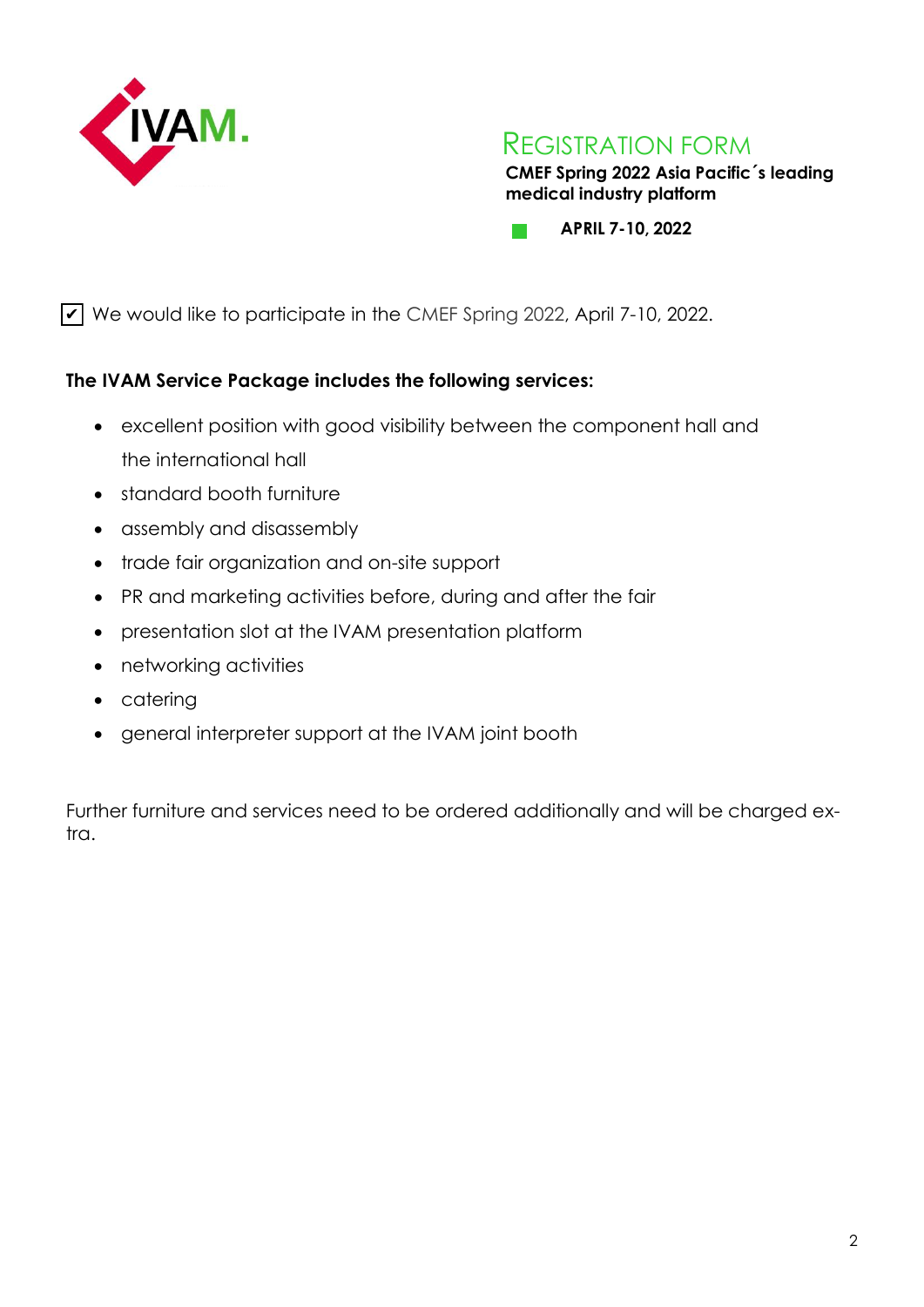

**CMEF Spring 2022 Asia Pacific´s leading medical industry platform** 

**APRIL 7-10, 2022**  $\mathcal{O}(\mathbb{R}^d)$ 

# **Application for IVAM Service Package**

 $\triangledown$  We book the following:

| <b>Stand Fee for IVAM Service Package</b>                                                                                                                                                                                                                    |                                                                       |                                            |  |  |
|--------------------------------------------------------------------------------------------------------------------------------------------------------------------------------------------------------------------------------------------------------------|-----------------------------------------------------------------------|--------------------------------------------|--|--|
| <b>Registration fee</b>                                                                                                                                                                                                                                      | 795,00€                                                               |                                            |  |  |
| Price for the IVAM Service Package for 9m <sup>2</sup>                                                                                                                                                                                                       |                                                                       |                                            |  |  |
|                                                                                                                                                                                                                                                              | <b>Members</b>                                                        | <b>Non-Members</b>                         |  |  |
| Early bird price (valid until<br>October 08, 2021)                                                                                                                                                                                                           | 6499,00€*                                                             | 7499,00 €*                                 |  |  |
| <b>Regular price (valid until</b><br>December 01, 2021)                                                                                                                                                                                                      | 7499,00 €*                                                            | 8499,00 €*                                 |  |  |
| *Note: The Catalogue Promotion Fee (obligatory) amounting to USD 75,00 and Online Promotion Fee (ob-<br>ligatory) amounting to USD 600,00 is already included in the IVAM Service Package and will be not<br>charged extra from the trade fair organization. |                                                                       |                                            |  |  |
| Please select:                                                                                                                                                                                                                                               |                                                                       |                                            |  |  |
|                                                                                                                                                                                                                                                              | $\Box$ 9sqm<br>$\square$ more than<br>9sqm (send<br>individual offer) | row booth<br>corner both<br>(if available) |  |  |
| <b>Corner booth surcharge:</b>                                                                                                                                                                                                                               | 750,00 €                                                              |                                            |  |  |
| Fee for co-exhibitors:                                                                                                                                                                                                                                       | 1000,00 €                                                             |                                            |  |  |
| Registrations after December 01, 2021 will be charged with a late booking fee amounting to<br>20% on the total price.                                                                                                                                        |                                                                       |                                            |  |  |

**Prices for IVAM Service Package plus statutory VAT.**

**The invoice for the IVAM Service Package will follow soon after registration and the total fee is payable within 14 days from the date of invoice.**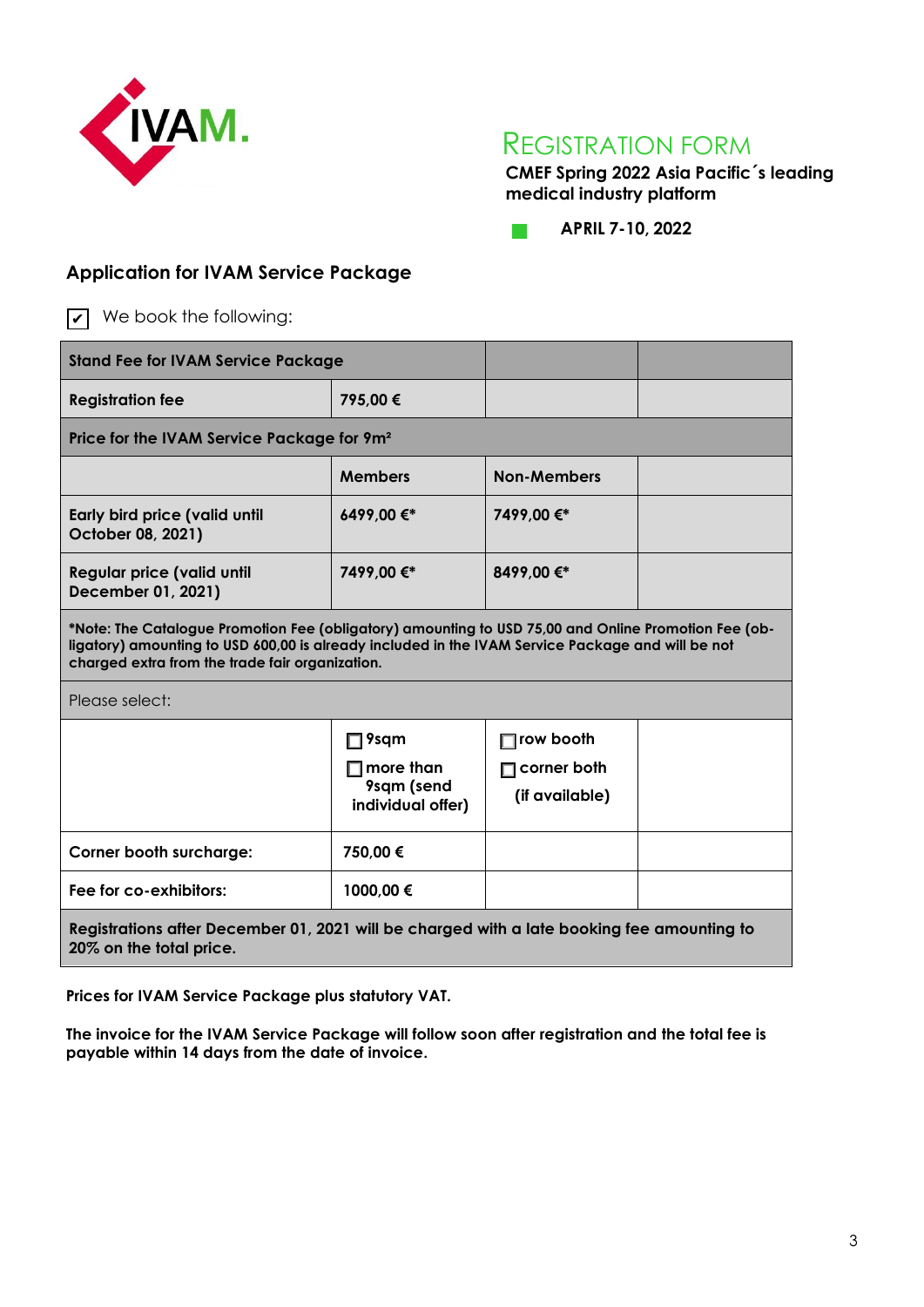

**CMEF Spring 2022 Asia Pacific´s leading medical industry platform**

**APRIL 7-10, 2022**

# **In contrast to the general cancellation conditions for participation with IVAM Service GmbH, the following cancellation conditions apply for the CMEF:**

# **In case of general cancellation by the trade fair organizer Reed Sinopharm:**

- If the fair / exhibition does not take place for reasons beyond IVAM's control or due to force majeure (e.g. pandemic, natural disaster, travel restrictions etc.). IVAM will charge the registration fee and 25% of the IVAM service package fee as a contribution to costs from the exhibitor. If the exhibitor has ordered additional chargeable services, these will be invoiced to the exhibitor additionally.
- 75% of the service package fee will be refunded.

# **In case of cancellation by the exhibitor after registration:**

- **Upon registration:** If the exhibitor cancels this contract or fails to take part in the event although he has received his confirmation of participation, the registration fee becomes due and will not be refunded.
- **Cancellation after October 08, 2021:** The exhibitor will be charged with the registration fee and 25% of the IVAM service package fee by IVAM.
- **Cancellation after December 01, 2021:** The exhibitor will be charged with the registration fee and 100% of the IVAM service package fee by IVAM.

This applies to every cancellation reason, even if e.g. due to travel restrictions, participation of the exhibitor in the fair is not possible.

# **In case of a postponement of the fair by the organizer Reed Sinopharm:**

- If the show is postponed and/ or a change in venue is done by the organizer Reed Sinopharm (e.g. due to the epidemic), the exhibitor will be rolled over to next exhibition and the payment will not be refunded.
- In case of no participation the general conditions of cancellation come into effect: The exhibitor will be charged with the registration fee and 100% of the IVAM service package fee by IVAM.

By sending this application, we accept the terms and conditions of IVAM Service GmbH.

Name of the undersigned (in block capitals)

Date, legally binding signature and company stamp

\_\_\_\_\_\_\_\_\_\_\_\_\_\_\_\_\_\_\_\_\_\_\_\_\_\_\_\_\_\_\_\_\_\_\_\_\_\_\_\_\_\_\_\_\_\_\_\_\_\_\_\_\_\_\_\_\_

Organizer:

\_\_\_\_\_\_\_\_\_\_\_\_\_\_\_\_\_\_\_\_\_\_\_\_\_\_\_\_\_\_\_\_\_\_\_\_\_\_\_\_\_\_\_\_\_\_\_\_\_\_

For registration please contact: Ms. Orkide Karasu T +49 231 9742 7086| F +49 231 9742 150 | [ok@ivam.de](mailto:ok@ivam.de)

IVAM Service GmbH | Joseph-von-Fraunhofer-Str. 13 | 44227 Dortmund | Germany

T +49.231.9742-168| F: +49.231.9742-150 | info@ivam.de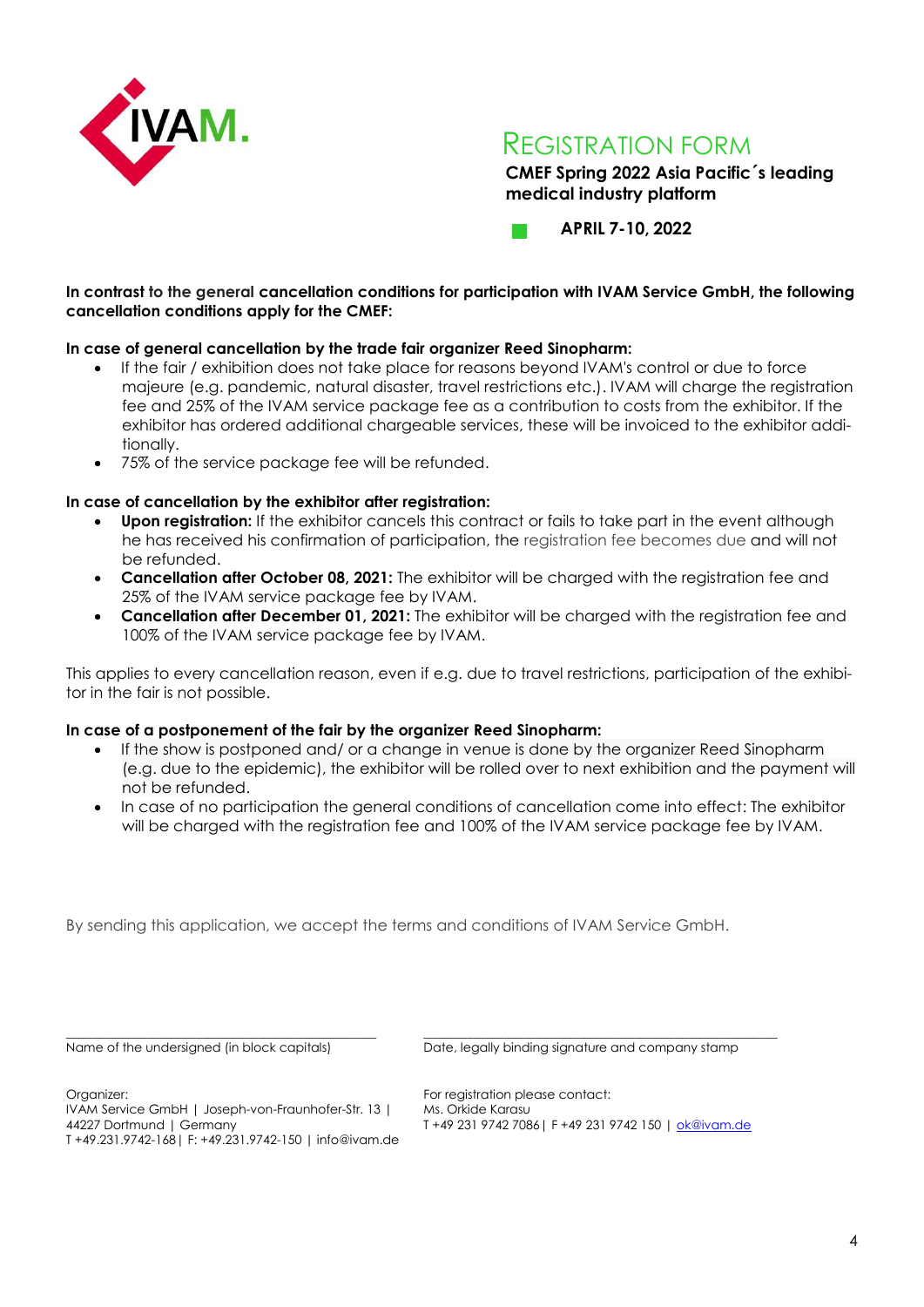# **Conditions for participation IVAM Service GmbH (called "IVAM" below)**

 **Teilnahmebedingungen der IVAM Service GmbH (im Folgenden "IVAM" genannt)**



# **1. Subject of the contract**

For the duration of the fair IVAM provides exhibition infrastructure and other services for exhibitors on the terms given below.

# **2. Scope of supply and services**

Unless other or additional supplies or services have been agreed upon, the exhibition fee payable by the exhibitor for the respective fair standard units includes the following supplies and services:

- 2.1 Supplies and services for exhibiting companies and institutes
- a. Carpeted floor space

b. Functional standard furniture according to the size of the respective booth

- c. Electrical connection
- 2.2 General supplies and services for exhibitors

## a. Establishment of an information booth and light refreshment in the Guest Club

b. General stand cleaning (exhibited products excluded) c. General security and control service (hall supervision) for the duration of the fair.

d. Marketing and PR (invitation mailings to visitors and press work)

2.3. Additional supplies and services

Additional stand equipment and services exceeding the supplies and services listed under 2.1 and 2.2 are offered on demand and charged extra and separately.

#### 2.4 Hired objects

All materials and furniture are hired or rented to the exhibitors only for the duration of the event / fair. In case of damage of any hired object, IVAM reserves the right to charge the exhibitor for the subsequently replacement or cleaning.

## **3. Registration**

3.1 Registration is made by filling in and returning the registration form. The exhibitor is irrevocably bound to the registration three months after the registration has been received. Receipt of the registration is confirmed by IVAM.

3.2 By signing the registration the exhibitor accepts the conditions of participation as binding. The exhibitor has to make sure that the persons he employs at the fair receive the conditions of participation.

3.3 Applicants have no claim to being admitted for participation.

# **4. Conclusion of contract**

4.1 The contract between IVAM and the exhibitor is concluded with the transmission of a confirmation of participation by IVAM (under reserve of the right of withdrawal according to paragraph 12.)

4.2 IVAM decides on participation freely and at its own discretion. IVAM is entitled to not admitting individual exhibitors, especially if the available space is exceeded. The same applies to exhibited products. The number of corner booths is limited.

4.3 If the contents of the confirmation of participation deviate from the contents of the exhibitor's registration, the contract is based on the substance of the confirmation of participation unless the exhibitor objects in writing within 2 weeks.

## **5. Stand space allocation**

5.1 IVAM allocates the stand space in consideration of the thematic division of the joint pavilion in consideration of the available premises. Exhibitor's requests are considered as far as possible.

5.2 The exhibitor has to accept that at the beginning of the fair the position of the other booths may have changed compared to the position at the time of admittance. Claims for compensation are mutually excluded.

5.3 Neither the change of the allocated stand space with other exhibitors nor a partial nor a complete allocation of the stand space to a third party is permitted without a respective agreement with IVAM.

# **6. Co-exhibitors**

6.1 Sharing stand space with another company requires a special registration by the exhibitor as well as the consent of IVAM. There is a charge for the approval of co-exhibitors (see 9.3).<br>These conditions of participation tary conditions.

6.2 If an exhibitor fails to register co-exhibitors or indirectly represented companies or gives incomplete or incorrect information in his registration, the executing organization may determine and charge fees as if a registration had been made in accordance with the regulations.

6.3 Should several exhibitors wish to rent a stand jointly, they are required to name one person as the joint representative who is the only negotiating partner of the executing organization.<br>The authorization includes the

# **7. Exhibited products**

7.1 Only agreed-upon products may be exhibited; they may be removed from their place only with consent of the executing organization. Substitution is permissible only with written consent by the executing organization an hour before or an hour after the daily opening hours.

7.2 The executing organization can demand that exhibited products be removed, if they are not included in the stand rental contract or prove to be obstructive or dangerous or not compatible with the aim of the exhibition. If the exhibitor should not comply with the demand, the executing organization will remove the exhibited products at the exhibitor's expense.

7.3 Direct sales are not allowed unless they are expressly permitted. In the latter case, the exhibited products must be labelled with clearly legible price tags. In particular, the exhibitor must obtain and meet the advertising and health regulations.

7.4 Copyrights and other industrial property rights to the exhibited products must be ensured by the exhibitor.

# **8. Stand construction and stand design**

8.1 Stand construction and stand design are incumbent on IVAM.

8.2 For the whole duration of the fair during the official opening hours the stand has to be properly equipped, furnished with exhibition products and occupied by competent staff. 8.3 If the exhibitor places direct additional orders with third parties (in particular with the trade fair organization), e.g. via an online order system, he must avoid to give the impression that<br>this order is placed by I

# **9. Participation fees**

change it.

9.1 The participation fees are composed of a registration fee and the stand fee which depends on the size of the respective booth and is given by IVAM in the registration forms for each individual trade fair.

9.2 The stand fee for the basic standard unit are quoted plus legal value added tax and plus potential extra charges for additional services according to paragraph 2.3, plus other operation costs (electricity exceeding the service according to paragraph 2.1 c).

9.3 Surcharges are due for corner booths and depend on the size of the booth. The amount of the corner booth surcharge is named on the registration form.

9.4 Surcharges may be due for co-exhibitors. The amount of the co-exhibitor surcharge is indicated on the registration form.

### **10. Terms of payment**

10.1 After receipt of the participation confirmation by IVAM according to paragraph 4.1 of these terms, the registration fee and stand fee amounting is immediately due.

10.2 All potential extra charges and operating costs, like additional plugs for electricity and compressed air or additional furniture, will be invoiced after the fair has closed. The charges are due for payment immediately after receipt of the invoice.

10.3 The assignment of claims against the executing organization is excluded. The offset of claims is permissible only with counterclaims that are undisputed or have been confirmed by a court of law.

10.4 If the exhibitor does not pay due amounts of the participation fee, IVAM reserves the right to charge default interest of 8 percent above the ECB base rate on delayed payments start-<br>ing from the first day of delay (S

10.5 Complaints regarding the invoices can only be considered when they are made in writing within 14 days from the date of invoice to the executing organization.

# **11. Liability, insurance**

11.1 IVAM is not liable for pre-existing deficiencies associated with rented space and equipment (guarantee liability), regardless of fault.

11.2 IVAM is legally liable for damage claims involving cases of intent or gross negligence as well as a culpable violation of a material contractual obligation on its part.

11.3 In other respects IVAM excludes any liability for damages caused by slight negligence on the part of the executing organization or its representatives or vicarious agents. The foregoing<br>does not affect IVAM's liabilit

11.4 The exhibitor is not entitled to a reduction in rent unless an attempt to remedy defects in the rented object becomes unsuccessful or unless IVAM fails to take steps to alleviate the defect, despite being granted a reasonable grace period.